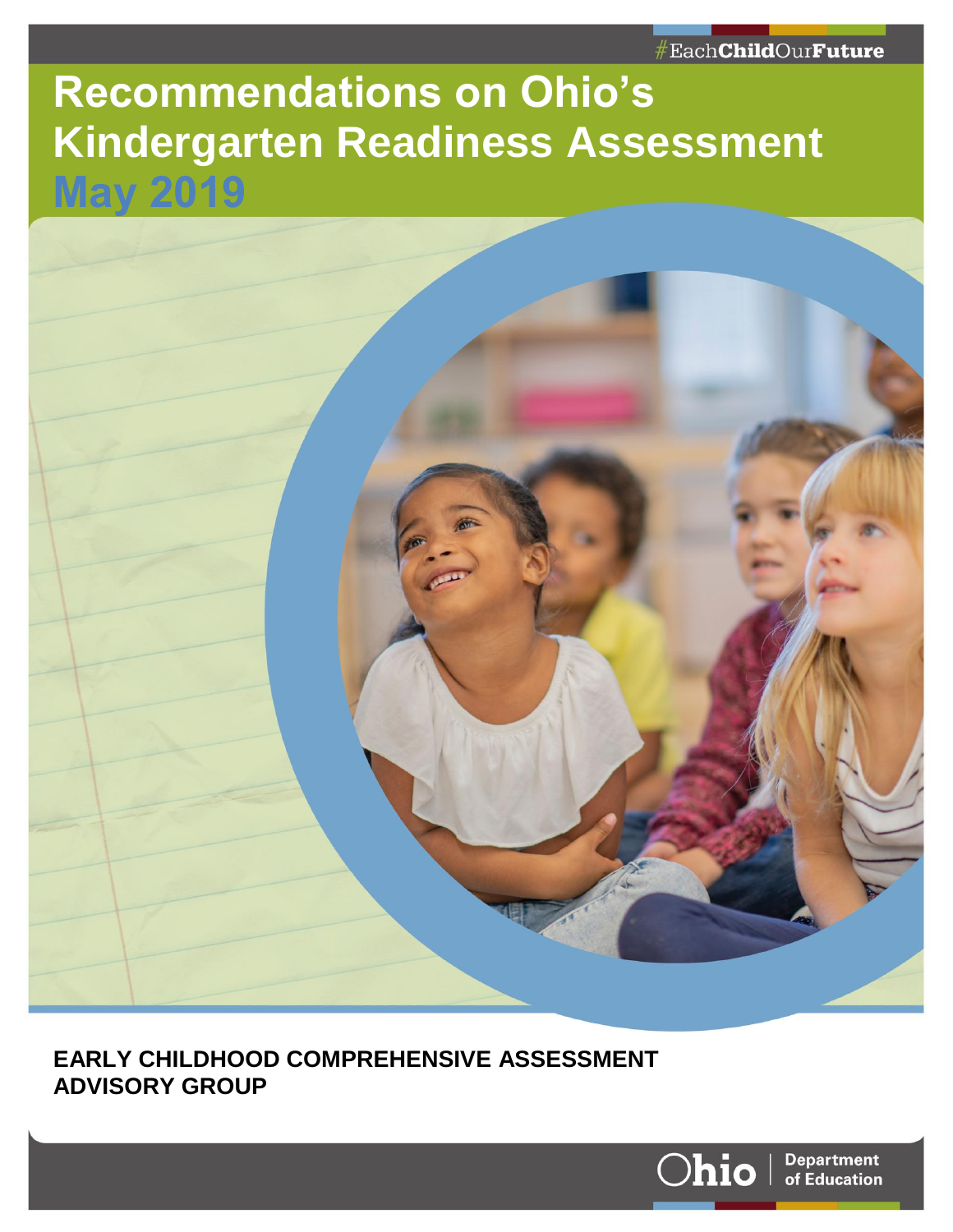# **EARLY CHILDHOOD COMPREHENSIVE ASSESSMENT ADVISORY GROUP RECOMMENDATIONS ON OHIO'S KINDERGARTEN READINESS ASSESSMENT**

## **May 2019**

#### **Introduction**

The Office of Early Learning and School Readiness at the Ohio Department of Education convened the Early Childhood Comprehensive Assessment Advisory Group to discuss the purpose, challenges and recommendations to improve the administration, content and supports for Ohio's Kindergarten Readiness Assessment (KRA). The group (see Appendix A for list of members) met between February 2018 and April 2019. Members were identified in collaboration with the major education associations in Ohio, with an emphasis on kindergarten and early childhood teachers, administrators, and advocates. This document summarizes the Advisory Group's recommendations including the background, critical perspectives, identified concerns and actions for improvement. While the group was meeting, Senate Bill 216 of the 131st General Assembly was enacted, which codified the Advisory Group's charge to make improvement recommendations to the superintendent of public instruction for consideration by September 1, 2019 (see Appendix B for SB 216 language).

Ohio's Strategic Plan for Education *[Each Child, Our Future](http://education.ohio.gov/About/Ohios-Strategic-Plan-for-Education)* was adopted in 2018 and includes several strategies that relate to the work of this committee including: working with parents, caregivers, community partners and educators to meet the needs of the whole child (strategy 7), teacher and instructional supports (strategy 3), meaningful assessment across all learning domains (strategy 5), promoting the importance of early learning (Strategy 8) and developing literacy skills across all ages, grades and subjects (Strategy 9). Strategy five on assessment includes a specific goal of the Department to create a more balanced KRA that provides useful information, is attentive to implementation barriers and recognizes test administration issues.

#### **Background**

Ohio has measured a student's skills at kindergarten entry since 2004 using the Kindergarten Readiness Assessment-Literacy (KRA-L). This tool was a short 15-minute screening tool that was implemented statewide as a measure of language and literacy skills in areas such as upper- and lower-case letter identification, rhyming identification, rhyming production and alliteration identification. Ohio reported the results of the KRA-L annually at the district level, as well as by key student demographic characteristics including, by poverty, race/ethnicity, and disability. Spurred by the Ohio Governor's Early Childhood Advisory Council recommendations for a comprehensive KRA, national research publications calling for comprehensive measures of school readiness<sup>1</sup> and the opportunity given to states in the Early Learning Challenge Grant to develop comprehensive kindergarten readiness assessments, Ohio set out in 2011 to create a new tool that would be a comprehensive measure of readiness at kindergarten entry.

Ohio's comprehensive KRA was developed for Ohio by a team of early childhood and assessment experts, as well as Ohio and Maryland educators. The KRA covers the widely recognized essential areas of readiness, including Mathematics, Language and Literacy, Social Foundations (which includes Social-Emotional Learning and Approaches Toward Learning) and Physical Well-being and Motor Development. Potential assessment items were developed, tested with kindergarten teachers and students, and then analyzed using statistics. What resulted after two years of development and an additional year of testing was an initial version of the KRA that included 63 items to measure school readiness. After an item-reduction process, the current KRA is in its second version with a **total of 50 items.** The items are either observed by the teacher or answered by the student and cover skills, knowledge and behaviors. The KRA in Ohio is

**PAGE 2 | Early Childhood Comprehensive Assessment Advisory Group**



**Department** of Education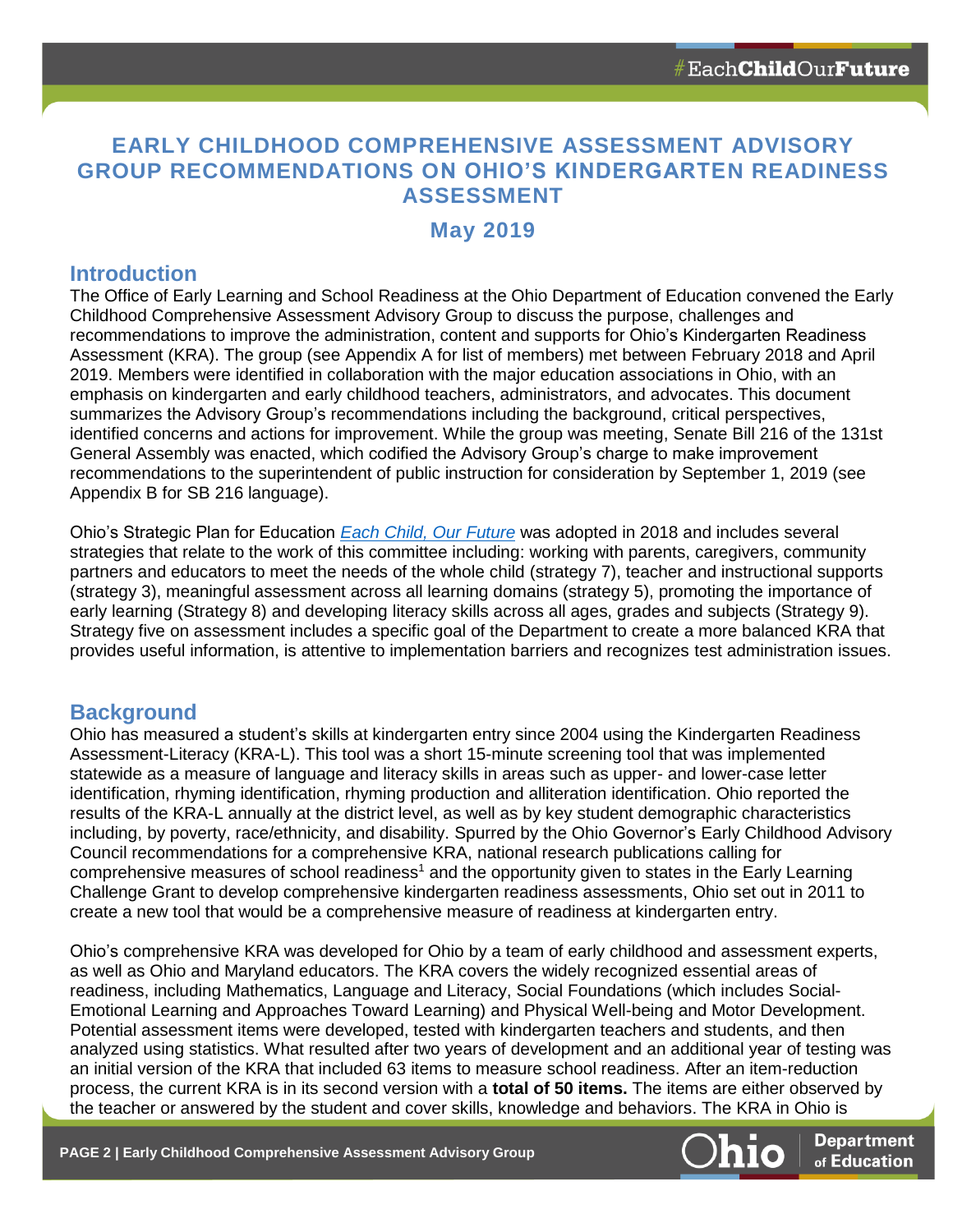administered once in the fall for all first-time kindergarten students in public and community schools. Chartered Non-Public schools may opt-in to using the KRA. Per Ohio Revised Code 3301.0715, schools administer the KRA two weeks prior to the first day of school and no later than November 1. The kindergarten teacher of record scores the student's performance on the KRA.

The assessment produces an "On Track/Not On Track" score in Language and Literacy that can be used by schools as one option from a list of approved diagnostic tools to meet the state's Third Grade Reading Guarantee requirement to administer a reading diagnostic for kindergarten students. Many schools use the KRA for this purpose which allows schools to administer only one assessment for two purposes. The KRA also produces an overall score of Demonstrating Readiness, Emerging Readiness or Approaching Readiness that indicates a student's readiness to engage in the kindergarten curriculum (see Appendix C for statewide data from the KRA 2014 – 2017).

Since the implementation of a new comprehensive kindergarten readiness assessment in Ohio, the Department has provided online and in-person professional development as well as technical assistance on the use of the assessment. The Department has also focused on improving the implementation and supports that surround the tool to facilitate the effective use of assessment results. Through the years the KRA has been in use, significant improvements have been made. These improvements include:

- Reduced the assessment items from 63 to 50 items from its initial development
- Flexibility in online and application features for data entry and instant on demand reporting;
- Reducing wait time and increasing immediate in-person support for questions about using the technology for the assessment, as well as questions about the assessment itself in the established Help Desk;
- Providing immediate scoring information for students, classrooms, and schools;
- Making new professional development materials to be topic-specific (i.e. data driven instruction and practices) and professional development materials available on-demand.
- State law change to allow specific items (performance and selected response) to be administered up to 2 weeks before the start of school to alleviate teacher burden during school.

## **Key Perspectives**

Before the Advisory Group could develop recommendations about improving the KRA, the group began by discussing the needs of individual stakeholder groups relative to the assessment. The Advisory Group first identified eight types of stakeholders with their own perspectives about needs and challenges. These key perspectives included Children, Families, Kindergarten and Preschool Teachers, School Administrators, Early Childhood Advocates, State Agencies and Researchers/Experts. Below is the summary of identified needs and wants for each of these groups:

Children want an assessment that is engaging, developmentally appropriate, accessible, stress and anxiety-free, play-based and fun.

Families want an assessment that is accessible to all children, tells them information in a familyfriendly way that provides them with tools to further support their children's development, is strengthbased, supports what is next for their children's learning and development and provides them with a reflection on how their child may compare to other children the same age

Kindergarten Teachers want an assessment that is useful to them, informs their instruction, efficient, easy to administer, can measure progress over time, developmentally appropriate, engaging and fun for students, and provides data that is meaningful and useful.

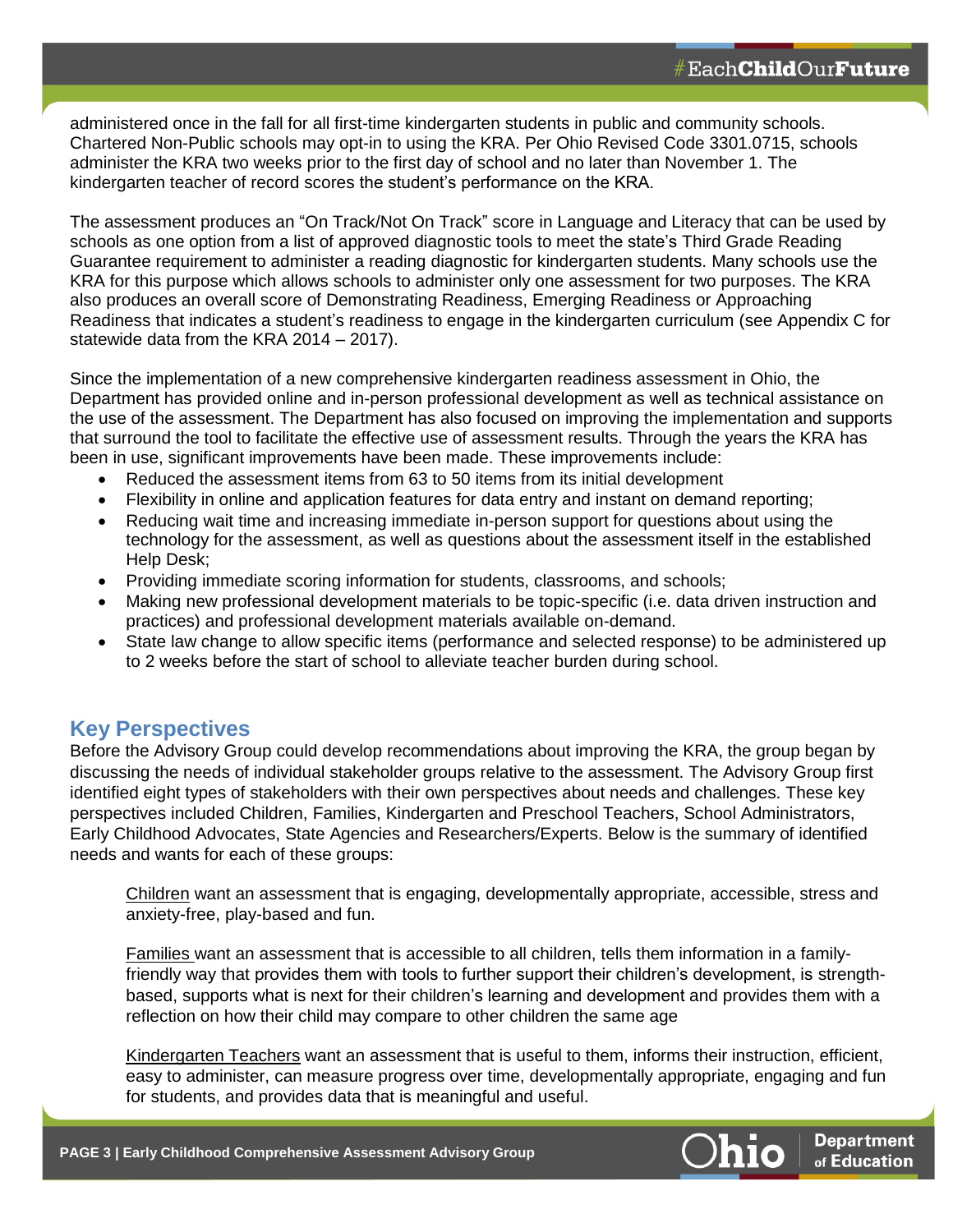Preschool Teachers want an assessment that tells them where the children they taught "ended up" in their readiness for kindergarten.

School Administrators want to be able to choose an assessment that aligns and supports resources such as class composition and balance, a tool which meets multiple requirements and uses, provides useful data, is mindful of the human resources, helps inform decision making, measures progress and is efficient.

Early Childhood Advocates want a valid and reliable assessment that can inform public policy and strategic investments, is accessible to all children and early learning environments, and developmentally appropriate and purposeful.

State Agencies want an assessment that informs their resource allocation and provides valid and reliable data for each child that can be sub-grouped; a tool that is evidence-based, is aligned to current research, and understood as purposeful.

Researchers and experts want an assessment that is valid and reliable over time that can provide information by demographic groups; is relevant to practice, and easy to understand.

Across a year of in-person meetings, the Advisory Group represented these groups and their key perspectives, either directly or through shared observations, interactions and experiences to identify the prevalent concerns about the KRA. While the Advisory Group focused on concerns, they also acknowledged many successes from the implementation of the KRA. Successes included using the KRA scores to connect with preschool programming, support local investments, and as an identifier for parent and student supports. The KRA also provided local schools with a comprehensive readiness measure across essential domains of school readiness not available before statewide. Since each group reflected varied needs and wants from a kindergarten readiness assessment, the Advisory Group also acknowledged that every need or want across these groups could not be met with a single set of recommendations.

## **Identifying Concerns**

The Advisory Group spent time studying Ohio's Kindergarten Readiness Assessment (KRA) in its current form, including reflecting on the KRA and how its use was branded and communicated about to the field, how and when it is administered, what it measures and how skills and knowledge are assessed. They also discussed the current resources being used including the online data collection system, professional development, in-person technical supports, and available reporting options. The Advisory Group addressed needs in three areas:

- 1. *Process of Administration* (including the timeframe of the assessment, who can assess, timing of the administration-one time or throughout the year and timing of results);
- 2. *Content of Assessment* (how and what developmental areas are measured)
- 3. *Supports* (professional development, technology system, reports, online and remote support).

*Process of Administration:* As the multiple facets of KRA administration were examined, the Advisory Group identified four concerns: time, teacher burden, results and limitations.

Time: Time was a primary concern for teachers and administrators in at least three ways. The first concern is that the KRA takes too much time to administer taking away valuable instructional time during the first few months of school. The second concern is the timeframe associated with the window for administration. The current administration window requires administration anytime between two weeks before the start of the school year and November 1st. Because this

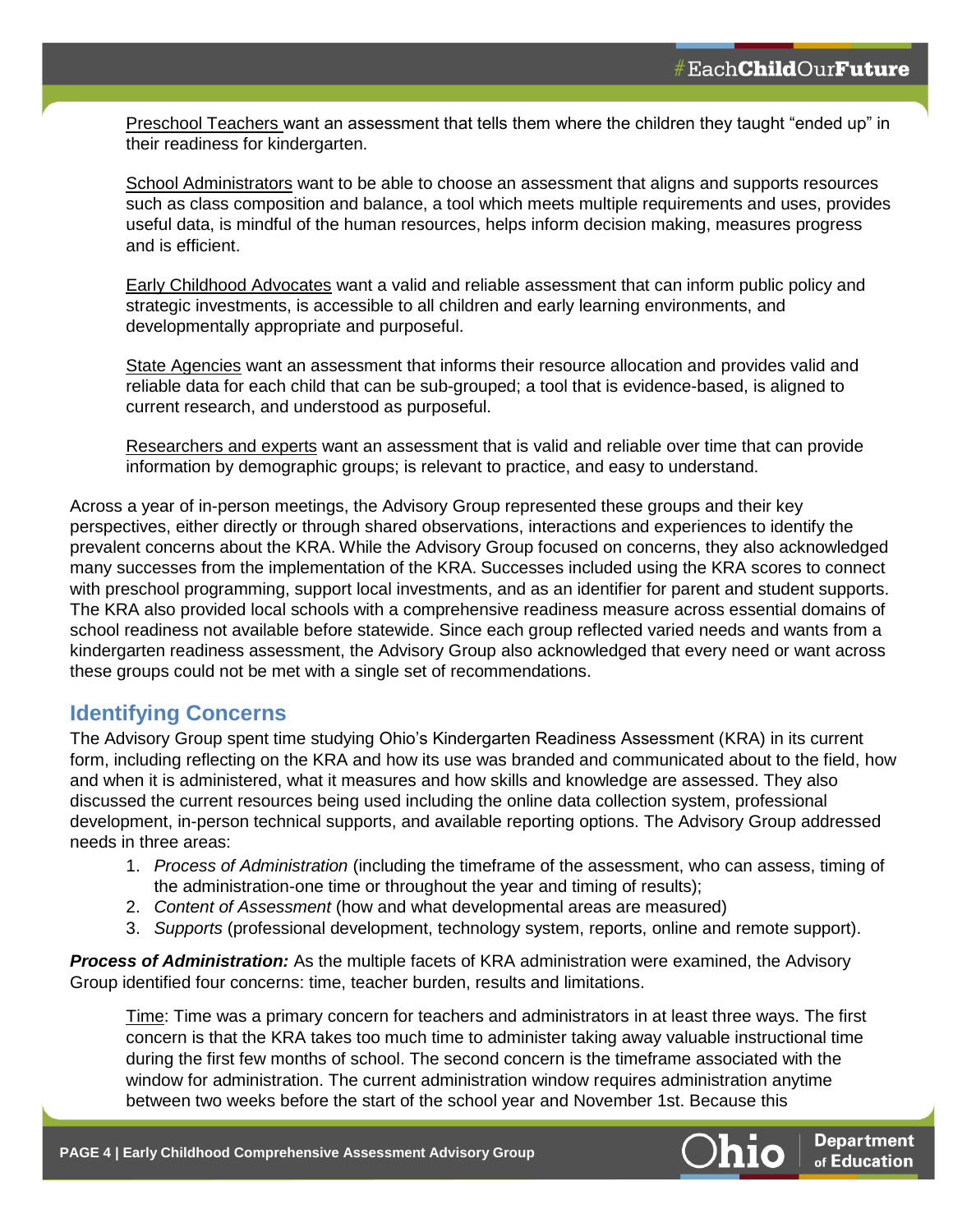administration window occurs during the first few months of the school-year it challenges teacherchild relationship building; learning school routines, expectations, and students interacting with new peers. Additionally, the length of the administration window questions the quality of data when teachers administer the KRA later in the window where students may perform better due to spending more time in a kindergarten setting. The third concern is the amount of time that teachers were required to spend in training, a feeling that was compounded when kindergarten teachers were hired very close to the start of the school year. The training requirement created a cost, staffing, and time burden for school districts when the teacher of record is the only person who can score the KRA.

Teacher burden: Another concern focused on the burden placed on the kindergarten teacher. Currently, the kindergarten teacher of record is the only person required to be trained in the administration and scoring of the assessment. As a result, the group expressed a need to allow other school personnel to be trained to administer and score the assessment which would alleviate the teacher as the sole administrator of the assessment.

Results: Timing of results emerged as another area of concern. In years' past, the KRA results were not immediately available, which limited the usefulness of the information for teachers. Technology was made available in fall 2018 that gave an immediate result to teachers once the KRA was completed for a student. However, a related concern was shared that teachers need to be able to change scores to items, even after a child has completed the assessment. This feature is not currently available and should be considered in technology enhancements.

Limitations: As Advisory Group members discussed the needs of a statewide measure, they identified the multiple expectations of teachers and schools for measuring student growth over the academic year. Because the KRA is a one-time snapshot of readiness based on the Ohio Early Learning and Development Standards that end at kindergarten entry, it cannot be used in this way without additional work to design items that allow pre- and post-measurement. This connection between the need to measure skills over time and across grade bands and the limitation of the KRA to do so was identified as a primary contributing factor to feelings that the KRA was not useful.

*Content of the Assessment:* While examining content of the KRA, two concerns emerged. The first relates to the item types (selected response, performance and observation items) and the amount of time needed to prepare for the administration of these items. More specifically, the observation items are particularly burdensome given they require classroom activities, opportunities, or centers to be created/set up for the children to be observed.

A second concern centered on developmental areas assessed by the KRA. The developmental areas currently covered by the assessment are Mathematics, Language and Literacy, Social Foundations, and Physical Well-being and Motor Development. It was represented to the group that other assessments are more useful in capturing child performance in some of the areas measured by the KRA. This means that some teachers would use more than one assessment thereby duplicating efforts. For example, mathematics and language and literacy are areas kindergarten teachers already assess throughout the year in order to measure student growth. The tools already in place to measure these areas can be used throughout the year, measure growth across grades, and provide information linked to the curriculum for student supports by teachers and parents. The KRA cannot be used in this way.

*Supports:* Supporting teachers and administrators (including data managers, EMIS coordinators and Special Education directors) using the KRA was another area of much discussion. School leaders, teachers and advocacy groups reported that KRA data were not provided timely enough to be useful. Moreover, there was

**PAGE 5 | Early Childhood Comprehensive Assessment Advisory Group**



**Department** of Education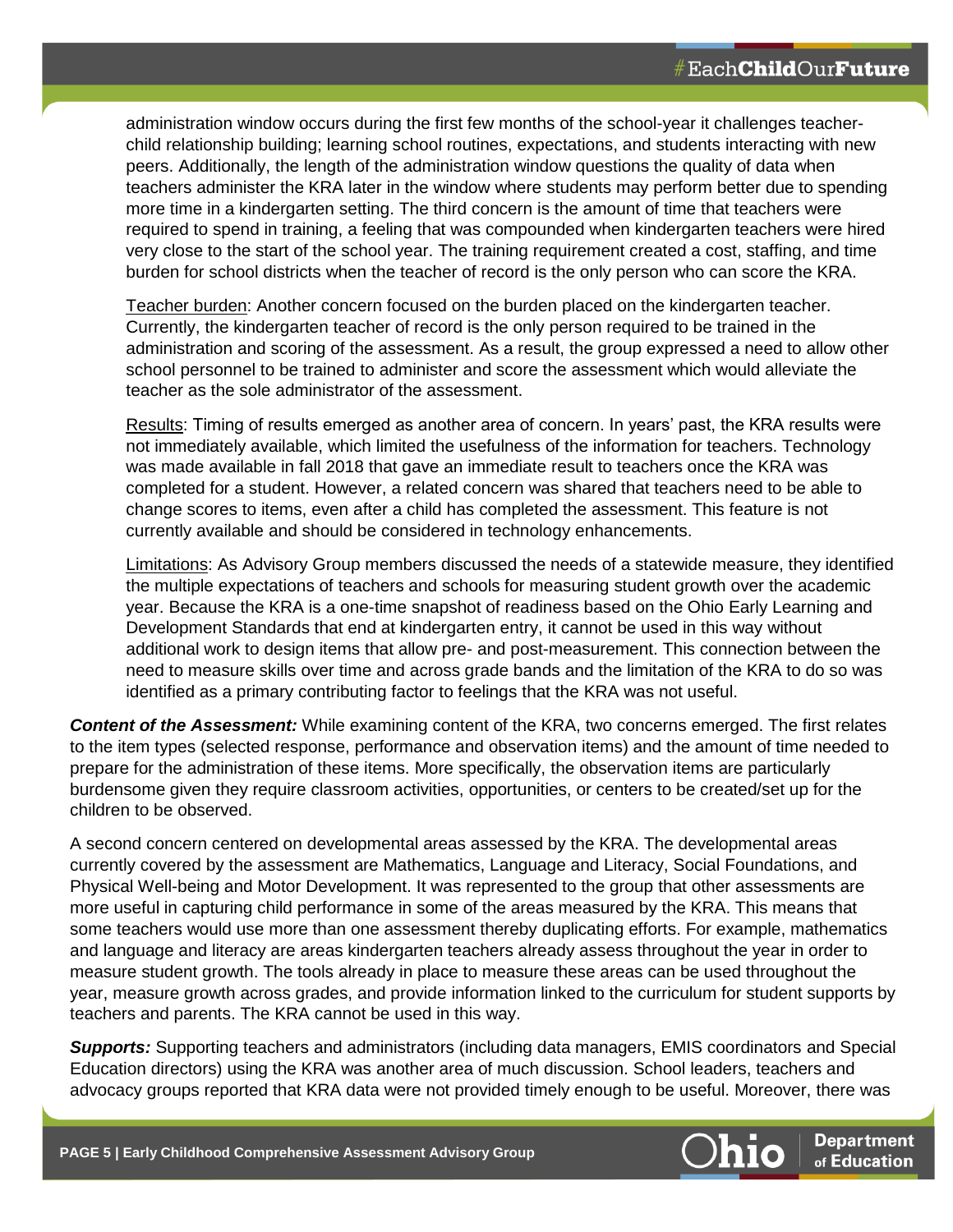a desire that data be provided in ways that are more easily understood so the information could be better used for decision-making. Specific examples included using data for budgeting, staffing and classroom composition considerations; as well as instructional needs identification, supports and differentiation. Reports and tools within the online system created with these uses in mind would maximize the usefulness of the KRA. Additionally, the Advisory Group shared that there was widespread confusion about the purpose of the assessment and that professional development supports should be bolstered to reflect the purpose more explicitly.

#### **Recommendations for Improvement**

To address these concerns with Ohio's Kindergarten Readiness Assessment, the Advisory Group identified three recommendations for improvement. Those recommendations are:

#### *Recommendation 1: Shorten the KRA by reducing the number of items within the assessment*

A primary concern for teachers is that the current 50-item version of the KRA is too long and takes too much time to administer. To address this concern, the Advisory Group reviewed an item analysis from psychometric experts of WestEd that showed the extent to which the existing KRA could be reduced while still maintaining strong validity and reliability of results from the KRA. Based on this analysis, the Advisory Group recommends reducing the number of items from 50 to a range of items between 25 and 30 such that the amount of time to administer the assessment is cut in half. This will have a positive impact on time and effort, while also reducing the duplication of effort by teachers who already assess literacy and math skills using different tools. The Advisory Group values a statewide KRA score that provides a readiness indicator, and every effort should be made to maintain the established validity and reliability of the KRA.

If the KRA can be significantly shortened to lessen the amount of time it takes to administer, then the developmental domains currently assessed should be maintained. To that end, the Advisory Group recommends, based on recommendations from WestEd's psychometric experts, that the Department reengage Ohio teachers in summer 2019 to review the KRA items that could be used in a shorter tool. A pilot test should also be done by no later than fall 2019 to ensure that the updated tool addresses the articulated concerns, including how long the tool takes to administer. When a shorter assessment is achieved, the technology system, professional development resources, and teacher training options will need to be updated.

#### *Recommendation 2: Shorten the KRA timeframe for administration (administration window)*

Another primary concern for teachers and administrators is that the current KRA takes too much time at the start of the school year where other classroom activities and instruction are more critical. The Advisory Group recognizes that for some students, kindergarten may be the child's first time in school and may need time to adjust to a new environment, new expectations, and new routines. Additionally, teachers and administrators believe that the current administration window compromises the state and districts' understanding of children's readiness for kindergarten when the tool (per Ohio Revised Code 3301.0715 (A)(2)) can be given up to two weeks prior to the start of the year (selected response and performance items only) through November 1.

The Advisory Group recommends shortening the administration window to begin any time after July 1 and extend no more than twenty instructional days after the start of each school-year. This improvement will provide a more accurate account of children's preparedness for kindergarten. If this recommendation is taken, the Department will need to seek a change to the state law cited above.

**PAGE 6 | Early Childhood Comprehensive Assessment Advisory Group**



**Department** of Education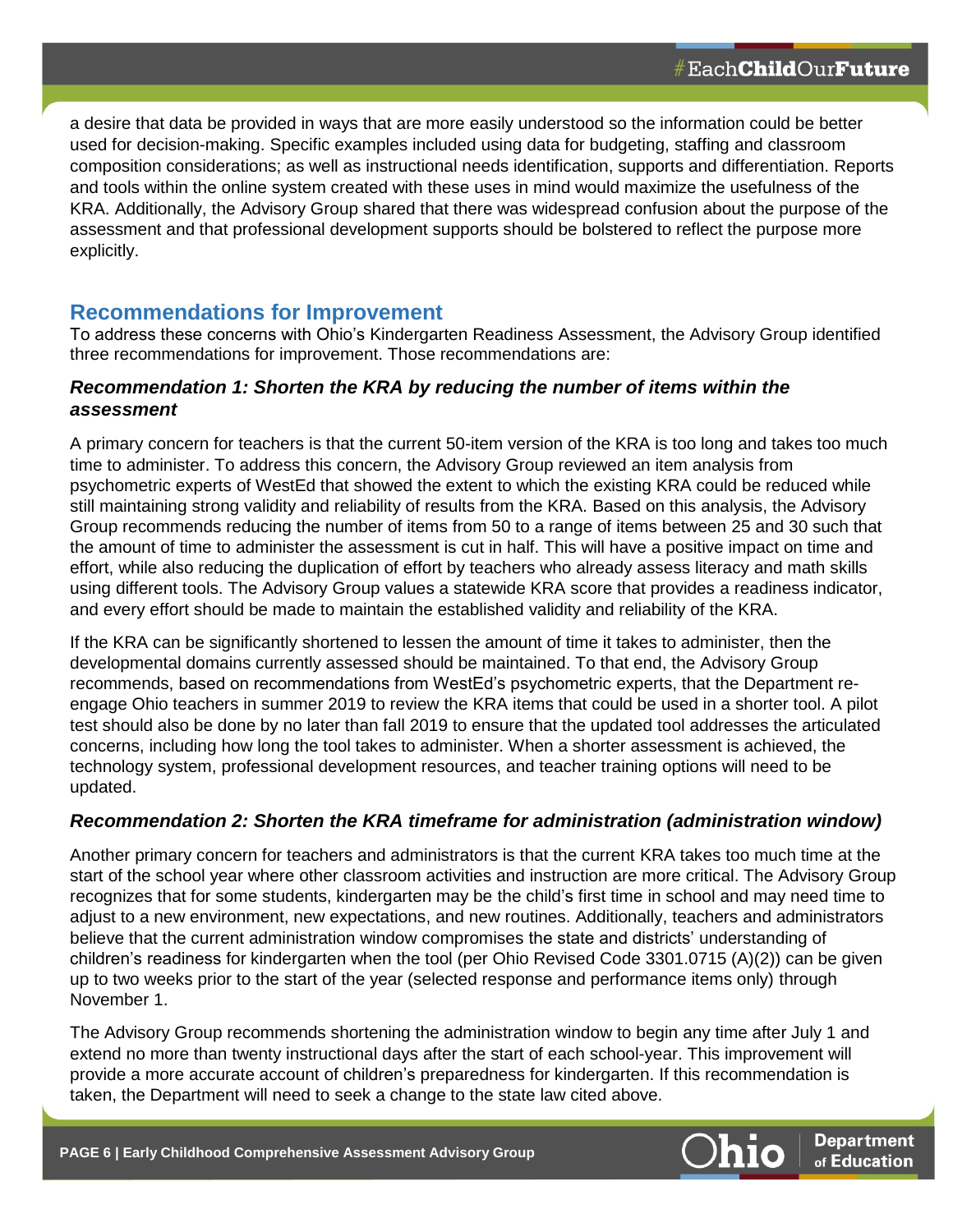### *Recommendation 3: Allow other education professionals beyond the kindergarten teacher of record to administer and score the KRA*

Currently, the kindergarten teacher of record is the only person who can administer and score the KRA for a student. If the KRA could be administered and scored by other education professionals in the school, the kindergarten teachers' burden would be significantly reduced. The Advisory Group recommends that these additional professionals also be trained on the KRA administration and how to provide supports to students prior to their taking the KRA.

### *Recommendation 4: Significantly invest in the rebranding of the KRA so that the public and users understand what its purpose is and how it should be used by schools, teachers, and families.*

Since its launch in 2014, the KRA has been viewed by administrators and teachers as having limited utility or benefit, resulting in negative perceptions relative to the tool and the intended purpose for teachers, parents, schools, and districts. The KRA was designed with the following intended purposes:

- *Benefit Children.* The KRA can identify the strengths and challenges of individual children and inform instruction.
- *Assist Teachers*. The KRA can provide teachers with information about each child's skills, abilities, and learning needs. It enables teachers to identify potential gaps in skills and knowledge (for individual children and at the classroom level).
- *Inform Families*. Families can learn about a child's strengths and areas of need.
- *Advise School Leaders and Early Childhood Programs*. The data can provide schools and programs information about the learning needs of children.
- *Inform Community Leaders and Policy Makers*. The KRA can enable stakeholders, including the business and philanthropic communities to make well-informed programmatic, policy, and funding decisions.

The Advisory group expressed that not all these purposes can be met with the KRA and that there is great difficulty in expecting the KRA or any other single tool to accomplish such an array of needs for children, teachers, families and administrators. The Advisory Group recommends that the tool, in its revised form, be re-branded and that the Department make a significant investment in communications around the new tool, it's intended purposes, and maintaining continuity of data use and analysis. More specifically, the Advisory Group recommends the process of rebranding include a clear message around the primary purpose of the KRA to inform community leaders and policy makers, but that rebranding will help with identifying more of a clear purpose for teachers, families and school leaders. This communications effort should include, but not be limited to:

- Creating videos, trainings and informational opportunities to share the purpose of the KRA;
- Communicating how data and tools available to teachers, administrators and districts can be used to support current and additional activities, like applying for grant money or strategic planning;
- Redesigning the information families receive that provides easily understood language and more guidance on how families can support their children's readiness in specific areas, at home and as supports to their classroom experiences.

To assist in the process of rebranding, the Advisory Group recommends that the Department convene a committee of teachers and school personnel to assist with communication and messaging around the intended purpose of the KRA, its utility, and overall usefulness for Ohio's varied audiences and stakeholders.

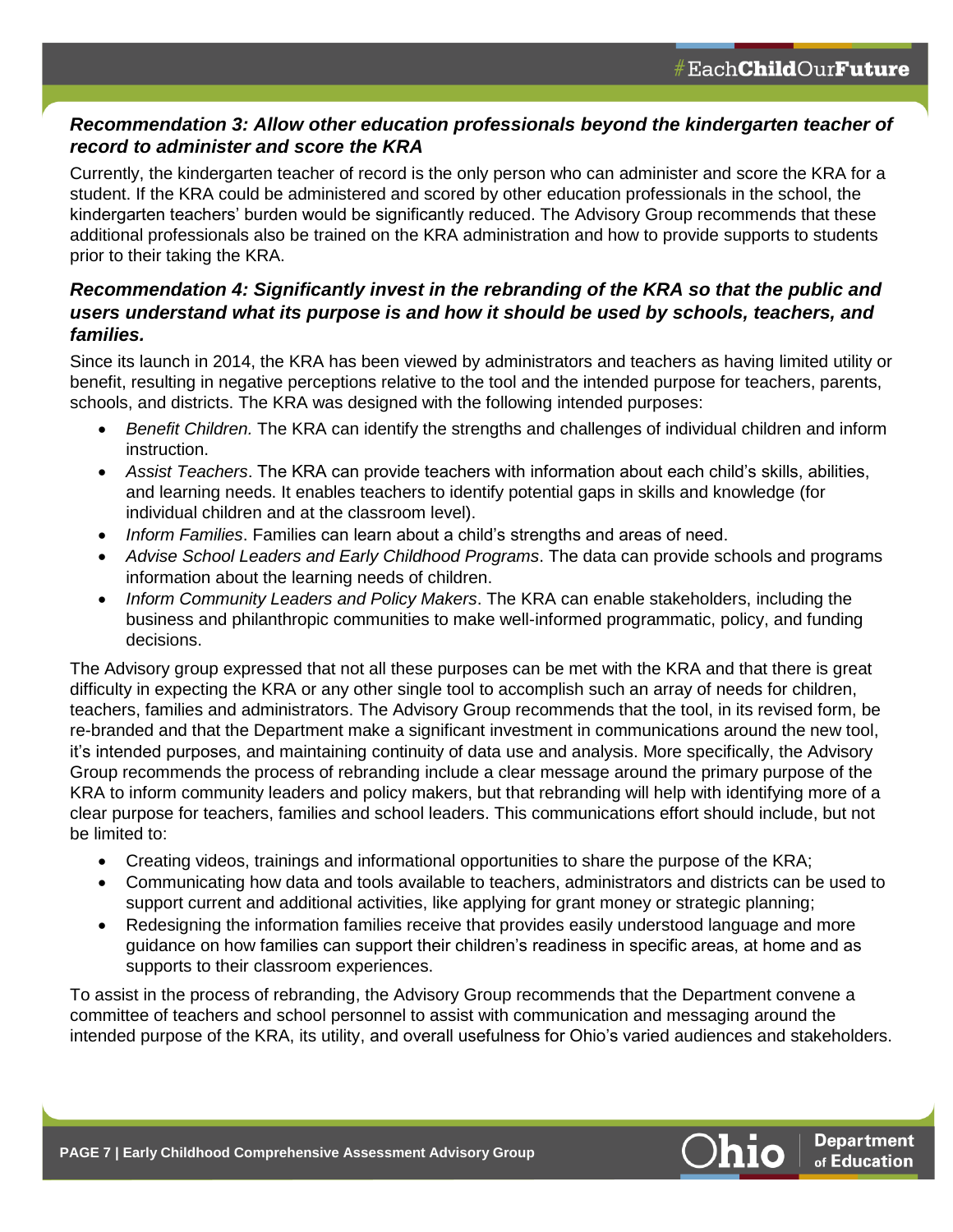## **Conclusion**

In summary, the Advisory Group worked diligently to identify the concerns stakeholders have about Ohio's Kindergarten Readiness Assessment and their varying perspectives. The recommendations put forward, should they be implemented, will significantly improve the balance between having statewide data to inform policy, advocate for early childhood resources and supports and reduce teacher and school burden around test administration. These recommendations will further increase the usefulness of the KRA and contribute to the activities under way to realize the vision that each child in Ohio is challenged to discover and learn, prepared to pursue a fulfilling post-high school path and empowered to become a resilient, lifelong learner who contributes to society.

## **Appendices**

Appendix A: Early Childhood Comprehensive Assessment Advisory Group Members

Appendix B: Senate Bill 216 Language

Appendix C: Summary of Statewide KRA Data Findings (2014 – 2017)

Appendix D: Citations

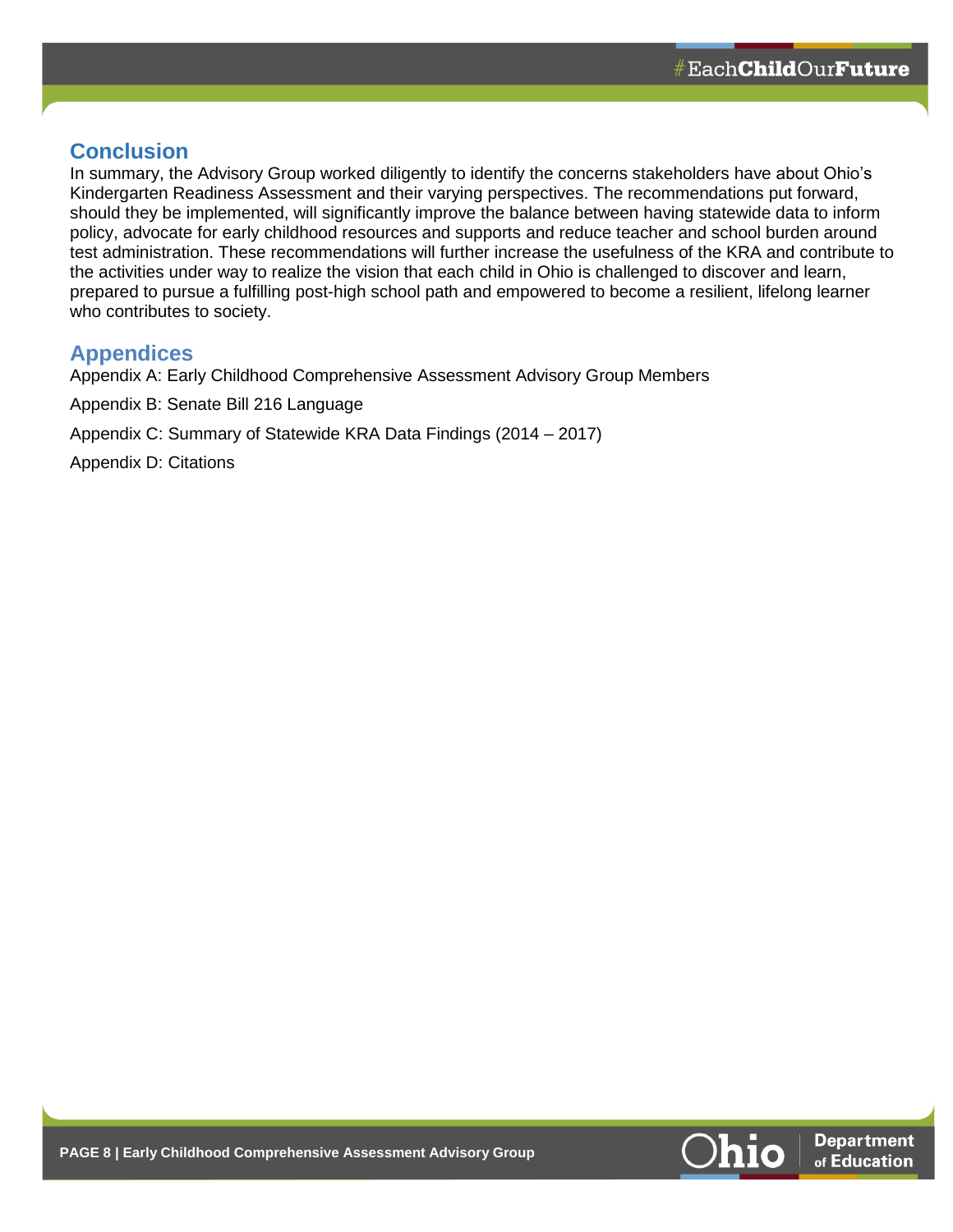|  |  |  | Appendix A: Early Childhood Comprehensive Assessment Advisory Group Members |  |  |
|--|--|--|-----------------------------------------------------------------------------|--|--|
|--|--|--|-----------------------------------------------------------------------------|--|--|

| <b>Name</b>                     | <b>Affiliation</b>                                                   | <b>Role</b>                              |
|---------------------------------|----------------------------------------------------------------------|------------------------------------------|
| <b>Brenda Boeke</b>             | <b>Minster Local Schools</b>                                         | Superintendent                           |
| *representing BASA              |                                                                      |                                          |
| Joni Close                      | Sisters of Charity Foundation of Canton                              | President                                |
| <b>Matt Deevers</b>             | Summit Education Initiative                                          | Senior Research Associate                |
| Laurie Dinnebeil                | University of Toledo                                                 | Distinguished Professor, Early           |
|                                 |                                                                      | <b>Childhood Education &amp; Special</b> |
|                                 |                                                                      | Education                                |
| Rebekah Dorman                  | Invest in Children, Cuyahoga County Office of                        | <b>Director</b>                          |
|                                 | Early Childhood                                                      |                                          |
| <b>Cathleen Farrell</b>         | Cincinnati Public Schools                                            | Kindergarten Teacher                     |
| Amanda Hedrick                  | <b>Shawnee State University</b>                                      | <b>Preschool Director</b>                |
| Margaret Hulbert                | United Way of Greater Cincinnati                                     | Senior Vice President Chief Public       |
|                                 |                                                                      | Policy Officer                           |
| Mark Jones                      | Ohio Association of Elementary School                                | <b>Associate Executive Director</b>      |
|                                 | Administrators                                                       |                                          |
| Shannon Jones                   | Groundwork Ohio                                                      | <b>Executive Director</b>                |
| <b>Beth Kelly</b>               | <b>Paulding Local Schools</b>                                        | Kindergarten Teacher                     |
| Kim Kingsbury                   | Canton City School District                                          | Director of Curriculum                   |
| Robyn Lightcap<br>Joelle Magyar | Dayton Learn to Earn<br><b>Brecksville-Broadview Heights Schools</b> | <b>Executive Director</b>                |
| *representing BASA              |                                                                      | Superintendent                           |
| <b>Jim Nichols</b>              | Indian Hill Primary School                                           | Principal                                |
| *representing OAESA             |                                                                      |                                          |
| Linnea Olbon                    | <b>Canton City Schools</b>                                           | Director of Early Childhood              |
| Nancy Osko                      | State Support Team, Region 2                                         | <b>Literacy Consultant</b>               |
| Susan Pelton                    | Copley-Fairlawn City Schools                                         | Kindergarten Teacher                     |
| Sara Roseberry                  | Hardin-Houston Elementary School                                     | Principal                                |
| *representing OAESA             |                                                                      |                                          |
| <b>Stacey Smith</b>             | State Support Team, Region 8                                         | <b>Educational Consultant</b>            |
| Deb Sockrider-Hahn              | <b>Lima City Schools</b>                                             | <b>Preschool Teacher</b>                 |
| Qianna Tidmore                  | Invest in Children, Cuyahoga County Office of                        | UPK 2.0 Program Manager                  |
| *representing OAEYC             | Early Childhood                                                      |                                          |
| Nicole Vitale                   | <b>Cleveland Metro School District</b>                               | <b>Executive Director of Early</b>       |
|                                 |                                                                      | Childhood Education and PK-12            |
|                                 |                                                                      | Literacy                                 |
| Michelle Unger                  | New Albany Plain Local Schools                                       | Principal                                |
| <b>Scot West</b>                | <b>Gallia Local Schools</b>                                          | Director of Preschool & Digital          |
|                                 |                                                                      | Academy                                  |

#### **Appendix B: Senate Bill 216 (131st General Assembly) language**

SECTION 5. (A) The Early Childhood Comprehensive Assessment Advisory Group, as convened by the Department of Education, shall submit recommendations to the Superintendent of Public Instruction regarding ways to improve the use and administration of the kindergarten readiness assessment required under division (A)(2) of section 3301.0715 of the Revised Code. In developing its recommendations, the Advisory Group shall consider appropriate areas of content for the assessment and efficient procedures for administering the assessment. (B) The State Superintendent shall review the recommendations submitted under division (A) of this section and shall report final recommendations regarding the assessment to the General Assembly in accordance with section 101.68 of the Revised Code not later than September 1, 2019.

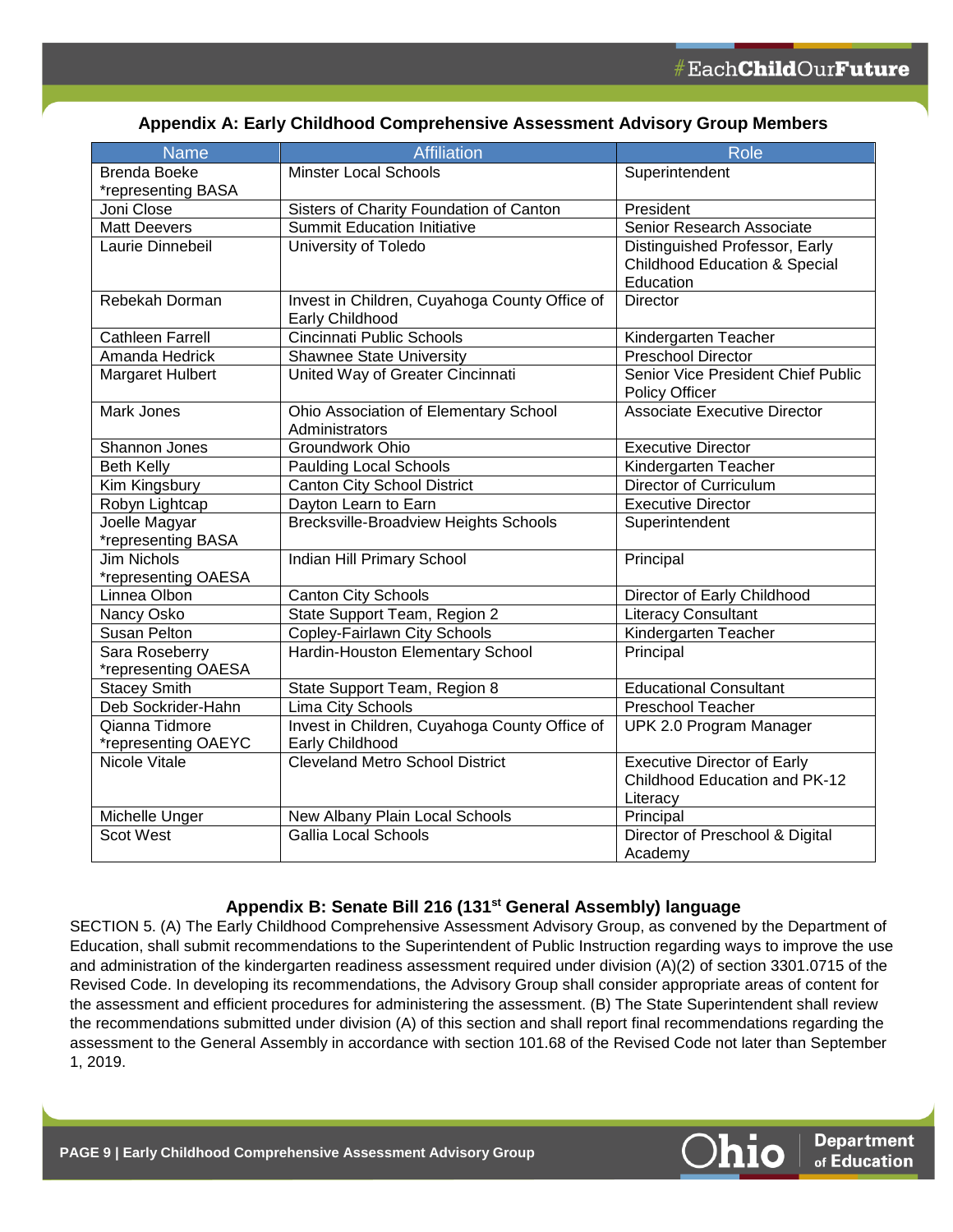| 114,961<br>112,945<br>117,871<br>118,113<br>37.3%<br>40.1%<br>40.6%<br>41.5%<br>Overall Demonstrating Readiness (270 - 298)<br>37.1%<br>39.1%<br>36.3%<br>36.2%<br>Overall Approaching Readiness (258 - 269)<br>23.1%<br>Overall Emerging Readiness (202 - 257)<br>23.6%<br>22.8%<br>22.4%<br>62.6%<br>63.2%<br>62.3%<br>61.7%<br>Overall On Track for Language & Literacy<br>$(263 - 298)$<br>Overall NOT On Track for Language & Literacy (202 - 262)<br>38.3%<br>37.4%<br>36.8%<br>37.7%<br><b>AVERAGE Overall Score</b><br>266<br>266.7<br>266.5<br>266.8<br><b>AVERAGE Language &amp; Literacy Score</b><br>265.7<br>266.1<br>265.5<br>265.4<br>267<br><b>AVERAGE Mathematics Score</b><br>265.7<br>265.0<br>264.9<br>268.3<br><b>AVERAGE Physical Well-Being &amp; Motor Score</b><br>270.3<br>270.8<br>271.3<br><b>AVERAGE Social Foundations Score</b><br>268<br>271.6<br>272.9<br>274.0<br>Percent of children DEMONSTRATING by Race<br>American Indian or Alaskan Native<br>27.9%<br>31.4%<br>30.1%<br>33.8%<br>41.1%<br>40.2%<br>Asian or Pacific Islander<br>39.8%<br>38.6%<br>20.7%<br>25.2%<br>Black, Non-Hispanic<br>23.5%<br>23.9%<br>21.3%<br>22.3%<br>23.0%<br>24.9%<br>Hispanic<br>Multiracial<br>33.8%<br>34.4%<br>34.6%<br>36.3%<br>White, Non-Hispanic<br>42.9%<br>46.2%<br>47.0%<br>47.8%<br>23.6%<br>27.2<br>26.6%<br>16.3%<br>Other*<br>Percent of children DEMONSTRATING by Sex<br>42.7%<br>45.7%<br>46.2%<br>Female<br>45.3%<br>32.2%<br>35.3%<br>35.9%<br>37.2%<br>Male |
|-----------------------------------------------------------------------------------------------------------------------------------------------------------------------------------------------------------------------------------------------------------------------------------------------------------------------------------------------------------------------------------------------------------------------------------------------------------------------------------------------------------------------------------------------------------------------------------------------------------------------------------------------------------------------------------------------------------------------------------------------------------------------------------------------------------------------------------------------------------------------------------------------------------------------------------------------------------------------------------------------------------------------------------------------------------------------------------------------------------------------------------------------------------------------------------------------------------------------------------------------------------------------------------------------------------------------------------------------------------------------------------------------------------------------------------------------------------------------------------------------------|
|                                                                                                                                                                                                                                                                                                                                                                                                                                                                                                                                                                                                                                                                                                                                                                                                                                                                                                                                                                                                                                                                                                                                                                                                                                                                                                                                                                                                                                                                                                     |
|                                                                                                                                                                                                                                                                                                                                                                                                                                                                                                                                                                                                                                                                                                                                                                                                                                                                                                                                                                                                                                                                                                                                                                                                                                                                                                                                                                                                                                                                                                     |
|                                                                                                                                                                                                                                                                                                                                                                                                                                                                                                                                                                                                                                                                                                                                                                                                                                                                                                                                                                                                                                                                                                                                                                                                                                                                                                                                                                                                                                                                                                     |
|                                                                                                                                                                                                                                                                                                                                                                                                                                                                                                                                                                                                                                                                                                                                                                                                                                                                                                                                                                                                                                                                                                                                                                                                                                                                                                                                                                                                                                                                                                     |
|                                                                                                                                                                                                                                                                                                                                                                                                                                                                                                                                                                                                                                                                                                                                                                                                                                                                                                                                                                                                                                                                                                                                                                                                                                                                                                                                                                                                                                                                                                     |
|                                                                                                                                                                                                                                                                                                                                                                                                                                                                                                                                                                                                                                                                                                                                                                                                                                                                                                                                                                                                                                                                                                                                                                                                                                                                                                                                                                                                                                                                                                     |
|                                                                                                                                                                                                                                                                                                                                                                                                                                                                                                                                                                                                                                                                                                                                                                                                                                                                                                                                                                                                                                                                                                                                                                                                                                                                                                                                                                                                                                                                                                     |
|                                                                                                                                                                                                                                                                                                                                                                                                                                                                                                                                                                                                                                                                                                                                                                                                                                                                                                                                                                                                                                                                                                                                                                                                                                                                                                                                                                                                                                                                                                     |
|                                                                                                                                                                                                                                                                                                                                                                                                                                                                                                                                                                                                                                                                                                                                                                                                                                                                                                                                                                                                                                                                                                                                                                                                                                                                                                                                                                                                                                                                                                     |
|                                                                                                                                                                                                                                                                                                                                                                                                                                                                                                                                                                                                                                                                                                                                                                                                                                                                                                                                                                                                                                                                                                                                                                                                                                                                                                                                                                                                                                                                                                     |
|                                                                                                                                                                                                                                                                                                                                                                                                                                                                                                                                                                                                                                                                                                                                                                                                                                                                                                                                                                                                                                                                                                                                                                                                                                                                                                                                                                                                                                                                                                     |
|                                                                                                                                                                                                                                                                                                                                                                                                                                                                                                                                                                                                                                                                                                                                                                                                                                                                                                                                                                                                                                                                                                                                                                                                                                                                                                                                                                                                                                                                                                     |
|                                                                                                                                                                                                                                                                                                                                                                                                                                                                                                                                                                                                                                                                                                                                                                                                                                                                                                                                                                                                                                                                                                                                                                                                                                                                                                                                                                                                                                                                                                     |
|                                                                                                                                                                                                                                                                                                                                                                                                                                                                                                                                                                                                                                                                                                                                                                                                                                                                                                                                                                                                                                                                                                                                                                                                                                                                                                                                                                                                                                                                                                     |
|                                                                                                                                                                                                                                                                                                                                                                                                                                                                                                                                                                                                                                                                                                                                                                                                                                                                                                                                                                                                                                                                                                                                                                                                                                                                                                                                                                                                                                                                                                     |
|                                                                                                                                                                                                                                                                                                                                                                                                                                                                                                                                                                                                                                                                                                                                                                                                                                                                                                                                                                                                                                                                                                                                                                                                                                                                                                                                                                                                                                                                                                     |
|                                                                                                                                                                                                                                                                                                                                                                                                                                                                                                                                                                                                                                                                                                                                                                                                                                                                                                                                                                                                                                                                                                                                                                                                                                                                                                                                                                                                                                                                                                     |
|                                                                                                                                                                                                                                                                                                                                                                                                                                                                                                                                                                                                                                                                                                                                                                                                                                                                                                                                                                                                                                                                                                                                                                                                                                                                                                                                                                                                                                                                                                     |
|                                                                                                                                                                                                                                                                                                                                                                                                                                                                                                                                                                                                                                                                                                                                                                                                                                                                                                                                                                                                                                                                                                                                                                                                                                                                                                                                                                                                                                                                                                     |
|                                                                                                                                                                                                                                                                                                                                                                                                                                                                                                                                                                                                                                                                                                                                                                                                                                                                                                                                                                                                                                                                                                                                                                                                                                                                                                                                                                                                                                                                                                     |
|                                                                                                                                                                                                                                                                                                                                                                                                                                                                                                                                                                                                                                                                                                                                                                                                                                                                                                                                                                                                                                                                                                                                                                                                                                                                                                                                                                                                                                                                                                     |
|                                                                                                                                                                                                                                                                                                                                                                                                                                                                                                                                                                                                                                                                                                                                                                                                                                                                                                                                                                                                                                                                                                                                                                                                                                                                                                                                                                                                                                                                                                     |
|                                                                                                                                                                                                                                                                                                                                                                                                                                                                                                                                                                                                                                                                                                                                                                                                                                                                                                                                                                                                                                                                                                                                                                                                                                                                                                                                                                                                                                                                                                     |
| Other*<br>27.2%<br>23.6%<br>26.6%<br>16.3%                                                                                                                                                                                                                                                                                                                                                                                                                                                                                                                                                                                                                                                                                                                                                                                                                                                                                                                                                                                                                                                                                                                                                                                                                                                                                                                                                                                                                                                          |
| Percent of children DEMONSTRATING by Disability                                                                                                                                                                                                                                                                                                                                                                                                                                                                                                                                                                                                                                                                                                                                                                                                                                                                                                                                                                                                                                                                                                                                                                                                                                                                                                                                                                                                                                                     |
| <b>Children with Disabilities</b><br>12.3%<br>15.2%<br>15.1%<br>14.8%                                                                                                                                                                                                                                                                                                                                                                                                                                                                                                                                                                                                                                                                                                                                                                                                                                                                                                                                                                                                                                                                                                                                                                                                                                                                                                                                                                                                                               |
| 39.7%<br>42.6%<br>44.7%<br><b>Children without Disabilities</b><br>43.4%                                                                                                                                                                                                                                                                                                                                                                                                                                                                                                                                                                                                                                                                                                                                                                                                                                                                                                                                                                                                                                                                                                                                                                                                                                                                                                                                                                                                                            |
| 23.6%<br>27.2%<br>26.6%<br>16.3%<br>Other*                                                                                                                                                                                                                                                                                                                                                                                                                                                                                                                                                                                                                                                                                                                                                                                                                                                                                                                                                                                                                                                                                                                                                                                                                                                                                                                                                                                                                                                          |
| Percent of children DEMONSTRATING by Economic                                                                                                                                                                                                                                                                                                                                                                                                                                                                                                                                                                                                                                                                                                                                                                                                                                                                                                                                                                                                                                                                                                                                                                                                                                                                                                                                                                                                                                                       |
| Disadvantage                                                                                                                                                                                                                                                                                                                                                                                                                                                                                                                                                                                                                                                                                                                                                                                                                                                                                                                                                                                                                                                                                                                                                                                                                                                                                                                                                                                                                                                                                        |
| Children economically disadvantaged<br>23.8%<br>26.0%<br>26.7%<br>27.5%                                                                                                                                                                                                                                                                                                                                                                                                                                                                                                                                                                                                                                                                                                                                                                                                                                                                                                                                                                                                                                                                                                                                                                                                                                                                                                                                                                                                                             |
| 52.6%<br>55.6%<br>57.0%<br>57.3%<br>Children NOT economically disadvantaged                                                                                                                                                                                                                                                                                                                                                                                                                                                                                                                                                                                                                                                                                                                                                                                                                                                                                                                                                                                                                                                                                                                                                                                                                                                                                                                                                                                                                         |
| Other*<br>23.6%<br>27.2%<br>25.6%<br>16.3%                                                                                                                                                                                                                                                                                                                                                                                                                                                                                                                                                                                                                                                                                                                                                                                                                                                                                                                                                                                                                                                                                                                                                                                                                                                                                                                                                                                                                                                          |
| Percent of children DEMONSTRATING by Limited English<br>Proficiency                                                                                                                                                                                                                                                                                                                                                                                                                                                                                                                                                                                                                                                                                                                                                                                                                                                                                                                                                                                                                                                                                                                                                                                                                                                                                                                                                                                                                                 |
| Children identified LEP<br>10.8%<br>13.7%<br>10.9%<br>13.3%                                                                                                                                                                                                                                                                                                                                                                                                                                                                                                                                                                                                                                                                                                                                                                                                                                                                                                                                                                                                                                                                                                                                                                                                                                                                                                                                                                                                                                         |
| 41.7%<br>42.3%<br>43.3%<br>Children NOT identified as LEP<br>38.6%                                                                                                                                                                                                                                                                                                                                                                                                                                                                                                                                                                                                                                                                                                                                                                                                                                                                                                                                                                                                                                                                                                                                                                                                                                                                                                                                                                                                                                  |
| 27.2%<br>16.3%<br>Other*<br>23.6%<br>26.6%                                                                                                                                                                                                                                                                                                                                                                                                                                                                                                                                                                                                                                                                                                                                                                                                                                                                                                                                                                                                                                                                                                                                                                                                                                                                                                                                                                                                                                                          |

## **Appendix C: Summary of Statewide KRA Findings (2014 – 2017)**

#### **Appendix D: Citations**

<sup>1</sup>Ohio Business Roundtable, 2010. *The Talent Challenge 2.* Retrieved November 30, 2018 from: [https://static1.squarespace.com/static/5b57aaf196d455db487895db/t/5b6353fb03ce6459fc316b4e/15332362](https://static1.squarespace.com/static/5b57aaf196d455db487895db/t/5b6353fb03ce6459fc316b4e/1533236221281/talent+challenge.pdf) [21281/talent+challenge.pdf](https://static1.squarespace.com/static/5b57aaf196d455db487895db/t/5b6353fb03ce6459fc316b4e/1533236221281/talent+challenge.pdf)